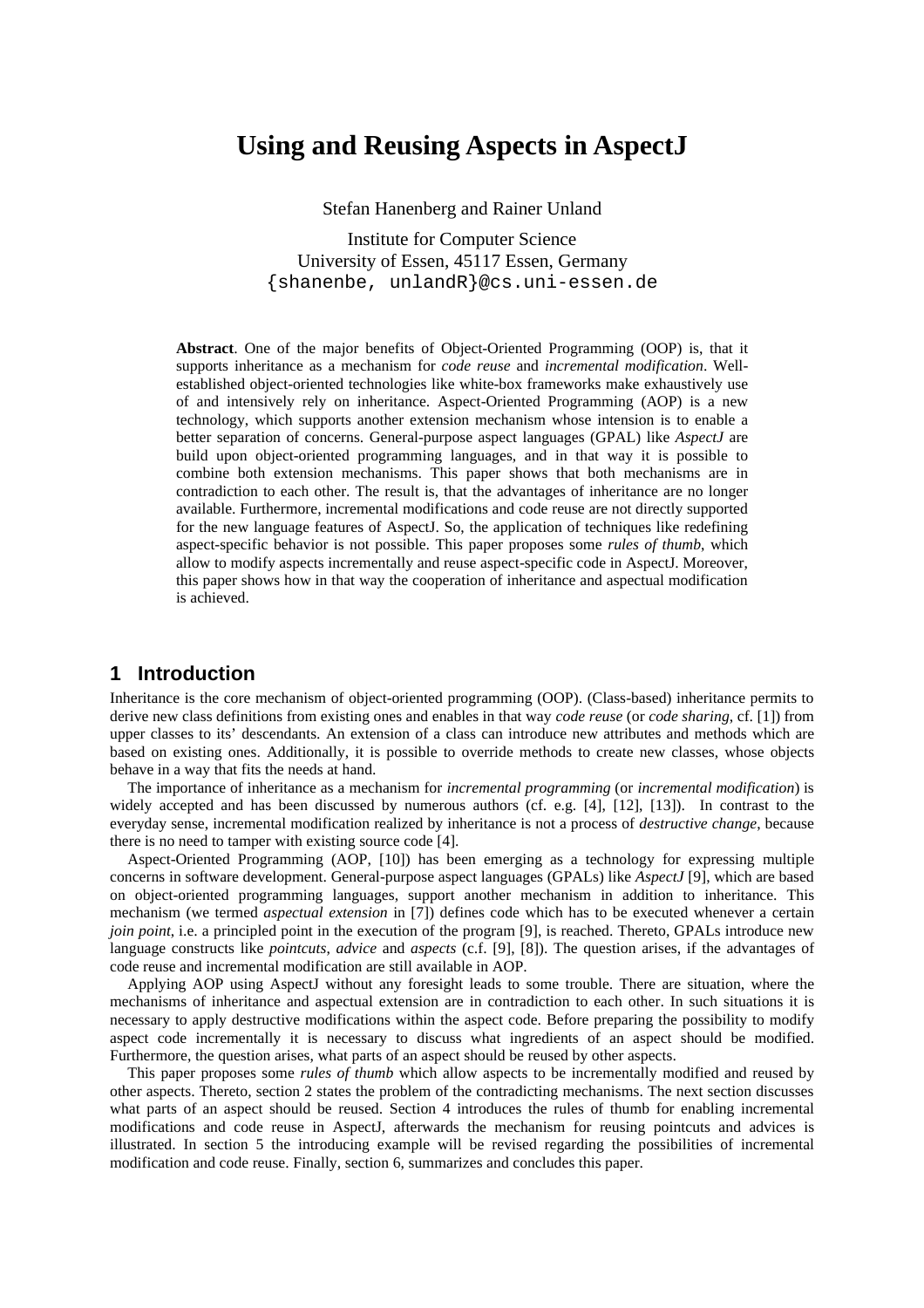### **2 Motivation and Problem Description**

We assume to have an interface ListModel, which defines methods for adding either a single list item or a collection of list items to its instances. Furthermore, we would like to make all instances of ListModel observable. Making certain instances observable is an usual application of aspect-oriented programming. Thereto, in AspectJ an aspect has to be to defined consisting of a poincut to determine, when a new object is added to ListModel and a corresponding advice, which informs all observers about this change. In the following we assume to have ListModel and ObservableListModel like given below. We just focus on the definition of the pointcut listChangedPC().

```
interface ListModel {
     void add(ListItem o);
     void add(Collection o);}
aspect ObservableListModel {
     pointcut listChangedPC(): ......;
     after():listChangedPC() {
      ...inform each observer}}
```
The first attempt to fulfill the given requirement is to define a poincut which is activated, whenever the method add(ListItem) is invoked:

```
pointcut listChangedPC(): 
    instanceof(ListModel) && receptions(void add(ListItem));
```
This pointcut definition has a significant disadvantage: if method add(Collection) uses add(ListItem) for every element in the collection, all observers are informed for every single item added to the list. Instead, for reasons of efficiency all observers should be informed just once after calling add(Collection). In [3] this is called a *jumping aspect*: the aspect code to be executed depends on the context. Whenever add(ListItem) is called, the advice should be executed, but not as a result of an add(Collection)-invocation. If add(Collection) is called the advice should be executed only once.

[5] argues the other way round: if the pointcut is defined as above and method add(Collection) does not use add(ListItem) the observers will not be informed. So the aspect seems to vanish and [5] calls such a situation *vanishing aspects*.

It seems like jumping and vanishing aspects can be easily avoided. The problem is, that the definition of listChangedPC() does not consider, that add(ListItem) can be invoked by add(ListItem). Or spoken in terms of [11] and [6]: it has to be considered, that add(ListItem) might be a *hook method* invoked from the *template method* add(Collection). This can be considered as follows:

```
pointcut listChangedPC(): 
    instanceof(ListModel) && 
          ((receptions(void add(ListItem)) && 
               !cflow(receptions(void add(Collection))))
            || receptions(void add(Collection)));
```
The definition above guarantees that the pointcut is activated in the right way independent of how add(Collection) is implemented. Since, this definition is an appropriate solution for the problem of jumping and vanishing aspects in ListModel.

Assuming that there is a need for a subtype of ListModel, which declares a method for adding an array of ListItem to a list:

```
interface ListModelExt extends ListModel {
    void add(ListItem[] li);}
```
There are different possibilities to implement add(ListItem[]): it may invoke add(ListItem) to insert all objects to be added. In such a case all observers are invoked every time an object from the array is added and the problem we resolved before exists for another time. Maybe the new method uses add(Collection), so all observers are informed rightly. Another possibility is, that the new method uses none of the former methods and no observer will be informed. Some bizarre implementations may even use a combination of add(ListItem) and add(Collection).

So, after extending ListModel the following problems arise:

• if the implementations of the new method use one of the former methods, the pointcut listChangedPC() has to be changed. This can be done only destructively, because AspectJ does not allow to extend concrete aspects.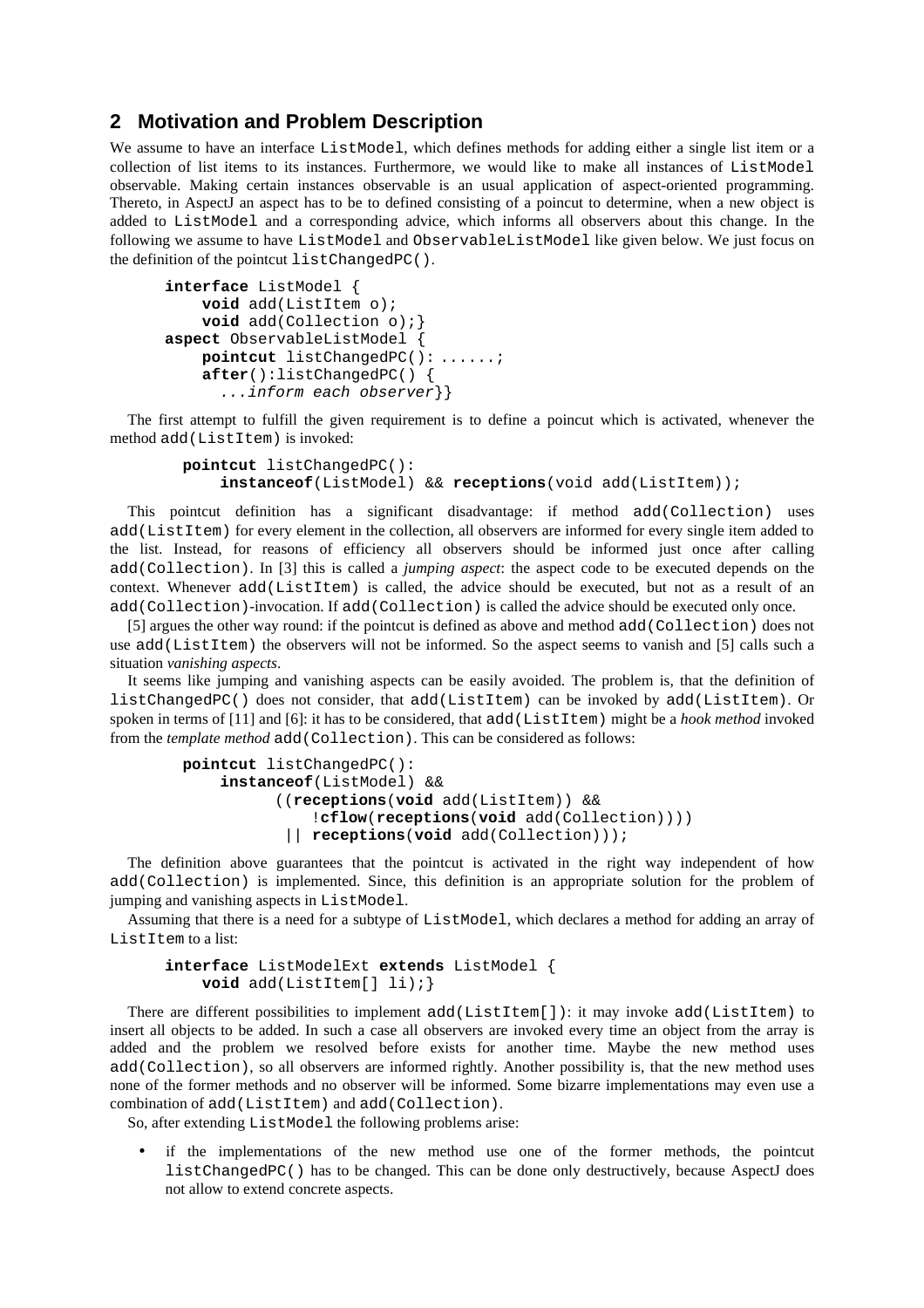• if none of the former methods is used, the code for informing the observers has to be added. This could be realized by overriding the pointcut, or by adding a new pointcut and a new advice. This also can be done just by destructive modifications.

The problem arose, because inheritance and aspectual extension are contradicting mechanisms in our example: the extension realized via inheritance is no extension from the aspect's point of view. This can be regarded as a special kind of composition anomaly (cf. [2]): two concerns expressed by different mechanisms have to be coordinated.

The previous example showed that is not easy to use aspects in AspectJ, not to mention to reuse them. Because of the restricted mechanism of AspectJ concerning extending aspects (see [8] for a detailed discussion), it is only possible to modify the aspect in a non-destructive way to achieve the desired result. Nevertheless, it is possible to bypass that weakness by following some *rules of thumb*, which allow to modify aspects incrementally.

## **3 What should be reused?**

In AspectJ aspects consist of pointcuts, advice, attributes and methods (neglecting introductions). The necessity of reusing attributes and methods is already widely discussed in the area of object-oriented programming and needs not to be repeated here. Instead we will focus on the reuse of pointcuts and advice.

Pointcuts are constructs which define, when corresponding advice have to be executed. There are mainly two situations where reusing pointcuts is reasonable:

- *Overriding Pointcuts definitions*: In the introducing example we showed, that a certain pointcut definition might lead to some problems when the original class will be extended. In such a situation it is necessary to override a pointcut. Furthermore we would like to keep the advantage of incremental modifications known from the object-oriented programming. So overriding pointcuts should not be done by a destructive modification, i.e. sources of a once defined pointcut should not be changed.
- *Using pointcut definitions for other aspects*: Whenever a new aspects contains advice which should be executed at the same principled points in the execution of the program it is reasonable that this aspect uses the same pointcut definition like the existing one. An example of this is, that every time an instance of ListModel changes, this should be logged to a file. In such a situation the pointcut definition from ObservableListModel could be reused.

In some way advice is the core ingredient of AspectJ. An advice is the code, which has to be executed whenever a joinpoint specified in the corresponding pointcut is reached. The question is, what part of an advice should be reused: the *body* of the advice, or also the header, which defines, when the advice will be executed (*before*, *after*, *around*). In some situations it is not relevant, if an advice is executed before or after a certain join point, so it is to be desirable to reuse only the body of an advice. On the other hand an around-advice contains the commands responsible for executing the joinpoint it surrounds, so the body of an around-advice can not be used as a before-advice.

Another question is, if it is plausible to override an advice: if there is the need to override an advice it is questionable, if the corresponding aspect should be really applied. Corresponding to our introducing example, it is reasonable to apply an advice to another pointcut. Then we would be able to use the observer-behavior in other situations without the need to redefine the corresponding pointcut.

In summary, we do not think there is a need to override advice, but to apply an advice to another pointcut.

## **4 Rules of Thumb for Reusing Aspects in AspectJ**

We regard the following rules as the beginning of numerous idioms for AspectJ that will follow in the future. However, AspectJ did not reach a version 1.0 until now, so the language may change in the future in some fundamental ways, so the usage of some of the following rules will not be necessary. The rules themselves contain no information about, how to reuse aspects. Instead they are a requirement for the mechanism we will introduce in section 5.

### **4.1 Rule 1: Separated Pointcut Declarations**

The problem of redefining pointcuts exists almost every time when a class, an aspect is woven to, has to be extended via inheritance. Therefore, it is necessary to separate pointcut declaration and definition from the rest of the aspect.

Whenever a new aspects is created, a corresponding abstract super-aspect has to be implemented which contains all pointcuts declarations and / or definitions needed by the aspect. Advice in the sub-aspect refer to the pointcuts defined in the super-aspect. This rule also implies, that all pointcuts must be named and must not be part of an advice-definition.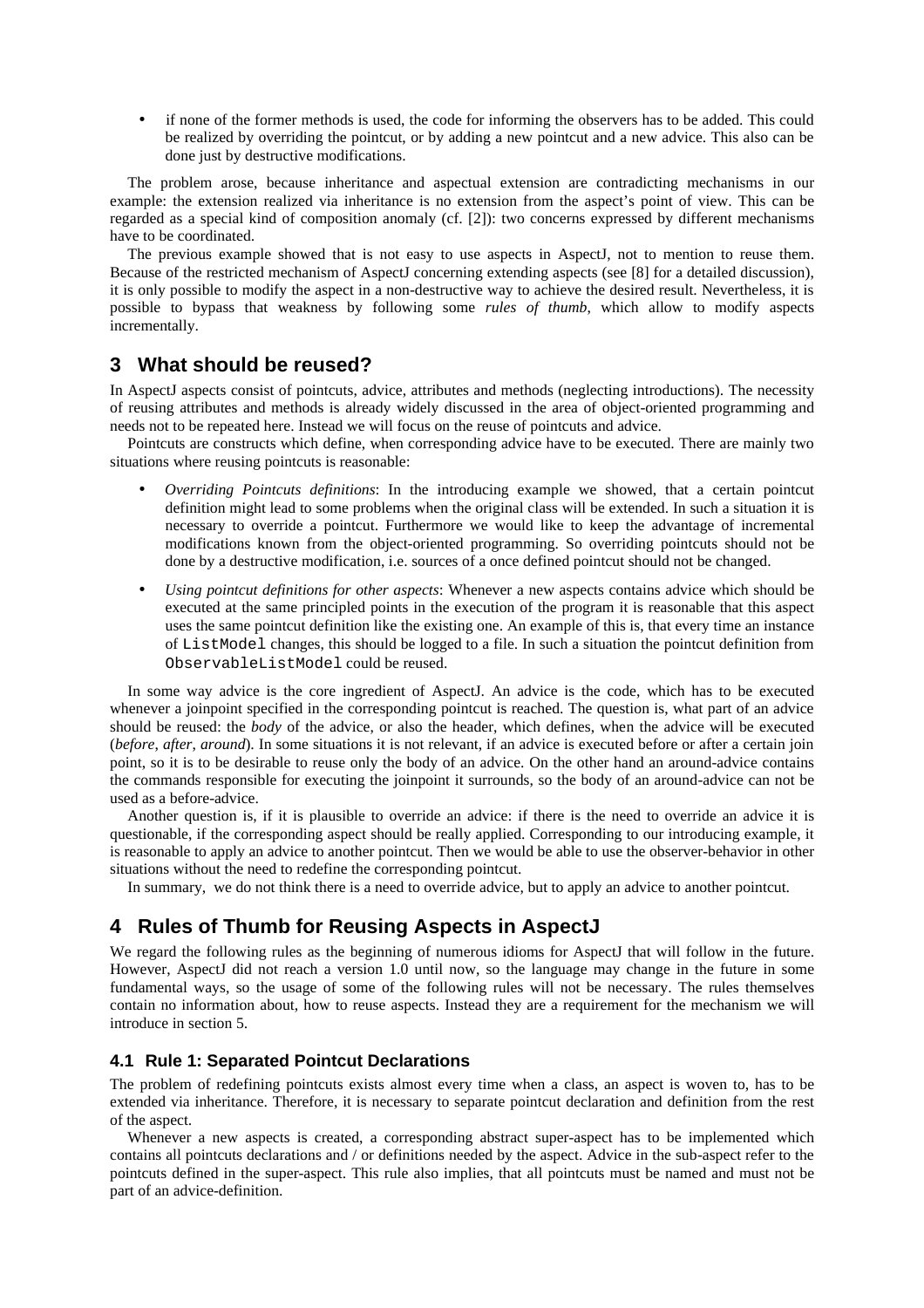#### **4.2 Rule 2:** *Using Hook Pointcut***s**

AspectJ does not allow to define pointcuts recursively. E.g. if there is an abstract aspect with a pointcut listChangedPC() it is not possible define a sub-aspect and override the pointcut like

listChangedPC() (): super.listChangedPC() && ......;

because AspectJ does not allow to refer to pointcuts in a super-aspect with a special variable like super.

When a pointcuts has to be defined incrementally, i.e. based on an existing pointcut, a new pointcut has to be declared and defined and afterwards it has to be assigned to the target pointcut.

For the example above we have to define a concrete pointcut like:

```
listChangedPC_1(): ...pointcut definition...;
listChangedPC():listChangedPC_1();
```
If we redefine later the pointcut listChangedPC based on the existing definition, we have to create a new pointcut, which uses the hook pointcut listChangedPC\_1:

```
listChangedPC_2(): listChangedPC_1() && ...pointcut definition...;
listChangedPC() ():listChangedPC_2();
```
We recommend to use a certain naming convention which reveals, to which target pointcut a hook pointcut belongs to. Furthermore, it is necessary to document, which hook pointcut belongs to what aspect, otherwise there will be some naming conflicts with existing pointcuts.

We do not think that this rule has to be used in the future, because we expect AspectJ to support special variables to refer to pointcuts defined in a super-aspect in the future.

#### **4.3 Rule 3:** *No pointcut for more than one advice*

In AspectJ a pointcut might be used by more than one advice. If one pointcut is used for more than one advice, there is no possibility to adapt the behavior of a single advice. This rule is important, if a developer becomes aware of, that a once defined aspect contains more than one concern. Nevertheless there are situations where it is necessary to use the same pointcut for more than one advice (especially when *before*- and *after*-advice are used in combination). In such a situation we recommend to use the same hook pointcut and to assign it to two different target pointcuts:

```
myPC_1():...pointcut definition...;
targetPointcut1() ():myPC_1();
targetPointcut2() ():myPC 1();
```
#### **4.4 Rule 4:** *Concrete aspects are always empty*

If an advice, attributes and methods have to be reused, it must not be in concrete aspects, because of the prementioned restrictions in AspectJ. Once an advice is within a concrete aspect, it becomes lost for any further reuse. Likewise, this rule claims than a concrete aspect does not contain any pointcut definition. This guarantees the possibility to redefine a concrete aspect's pointcut. Also all attributes and methods needed by a concrete aspect have to be defined in a super-aspects.

## **5 Reusing Poincuts and Advice**

If those rules are applied, the definition of an aspect consists of at least three aspects (fig. 1):

- one abstract aspect for the pointcut declarations (MyAspectPCDs),
- one abstract aspect for advice, attributes and methods (MyAspectAbstract)
- one concrete (empty) aspect (MyAspectConcrete)



**Figure 1: Structuring aspects for reuse**

The aspects are connected by an inheritance relationship. The structure does not determine where to define the concrete pointcuts. In some situation is makes more sense to define the concrete pointcuts in a descendant of MyAspectPCDs, but not within MyAspectAbstract because of rule 1. In other situations it is more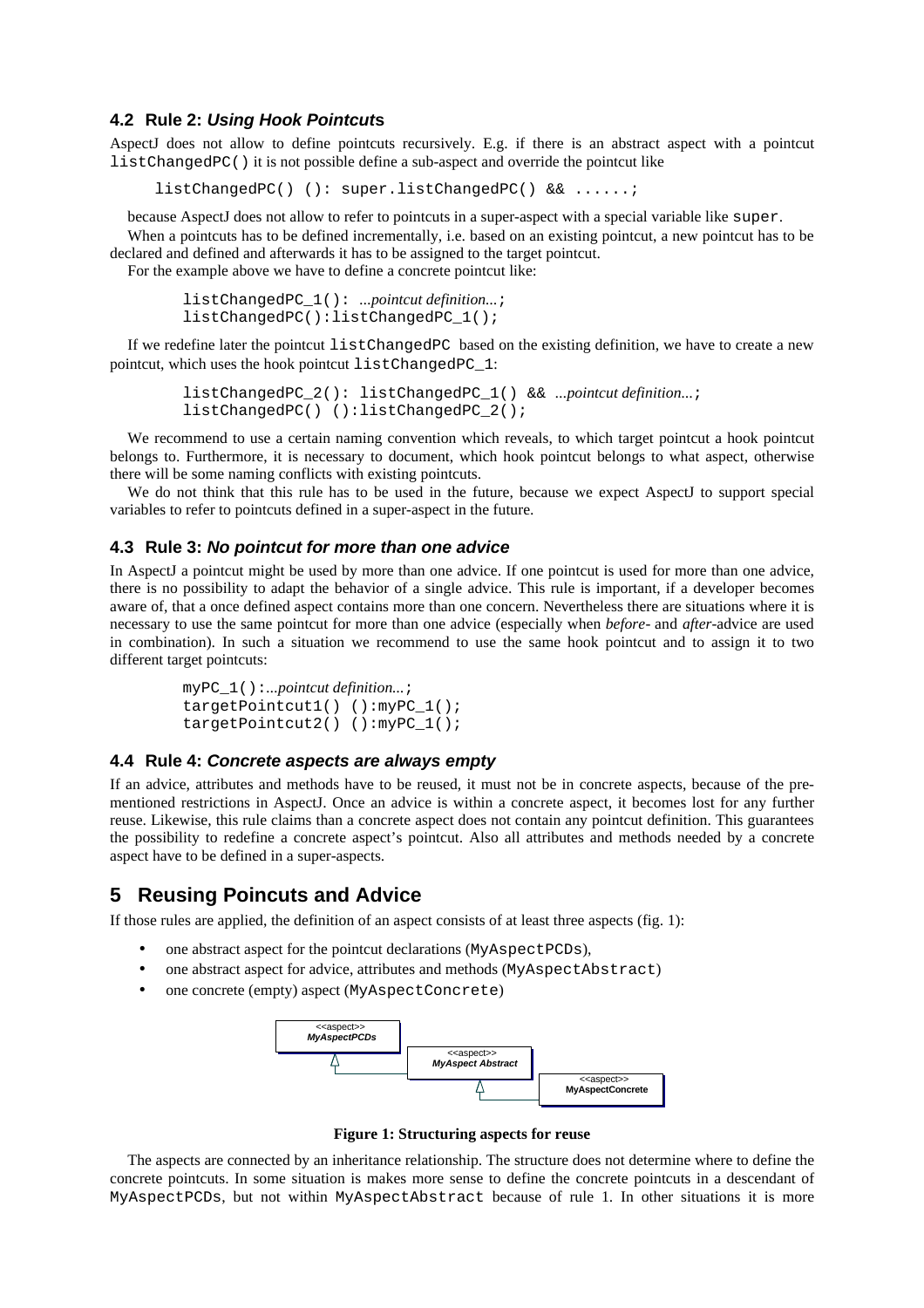appropriate to define concrete pointcuts in a descendant of MyAspectAbstract, but not in MyAspectConcrete because of rule 4.

The main idea behind the reuse of aspects in AspectJ is, to extend the inheritance relationship by using introductions, which are a special mechanism in AspectJ. Concretely, the possibility of introducing a new superaspect to an already existing one is applied.

If we need to override a pointcut defined in an aspect A, we extend the aspect where the pointcut is defined in and introduce this new aspect as a direct ancestor of A's child. Rule 4 guarantees that there is always an ancestor of that aspect we would like to extend.

If we would like to reuse an aspect implementation without its concrete pointcuts, we extend MyAspectAbstract and create a new concrete aspect. Additionally we have to create a new aspect containing the concrete pointcuts and introduce this as the direct ancestor of the MyAspectAbstract extension.

### **6 Revising the example**

The main problem in the introducing example was, that the once defined pointcut could not be overridden without destructive modifications. To permit such an extension, we have to apply the rules of thumb we proposed in section 4. The interface ListModel remains unchanged, so we focus on the definition of ObservableListModel.

The first rule enforces to separate the pointcut declaration from the rest of the aspect implementation. Furthermore, we would like to define the pointcut directly in that aspect and we use the second rule to allow the reuse of the pointcut definition.

```
abstract aspect ObservableListModelPCDs {
     pointcut listChangedPC_01():
      instanceof(ListModel) &&
      ((receptions(void add(ListItem)) &&
         !cflow(receptions(void add(Collection)))
        )|| (receptions(void add(Collection))));
     pointcut listChangedPC(): listChangedPC_01();}
```
Afterwards we have to define the rest of the functionality in another aspect ObservableListModelAbstract extending ObservableListModelPCDs. Rule 4 enforces to declare that aspect as abstract. Like in the introducing example we do not discuss the implementation of that functionality.

```
abstract aspect ObservableListModelAbstract 
      extends ObservableListModelPCDs {
      ...implementation...}
```
The last step is to define the empty concrete aspect.

```
aspect ObservableListModelConcrete
      extends ObservableListModelAbstract {}
```
After extending ListModel we have to override the pointcut, because we just want to inform every observer after add(ListItem[])is executed. Thereto we have to extend the aspect containing the pointcut definitions. Additionally, we have to introduce this new aspect as the ancestor of aspect ObservableListModelAbstract.

```
abstract aspect ObservableListModelPCDsExtension 
      extends ObservableListModelPCDs {
      pointcut listChangedPC_02():
             (listChangedPC_01() &&
             !cflow(receptions(void add(ListItem[])))
             || (instanceof(ListModelExt) && 
              receptions(void add(ListItem[]))));
       pointcut listChangedPC():listChangedPC_02();
       ObservableListModelAbstract
            +extends ObservableListModelPCDsExtension;}
```
In that way we are able to modify the pointcut incrementally without the need to touch its existing source code. Furthermore, we reused the definition of the former pointcut for the new one.